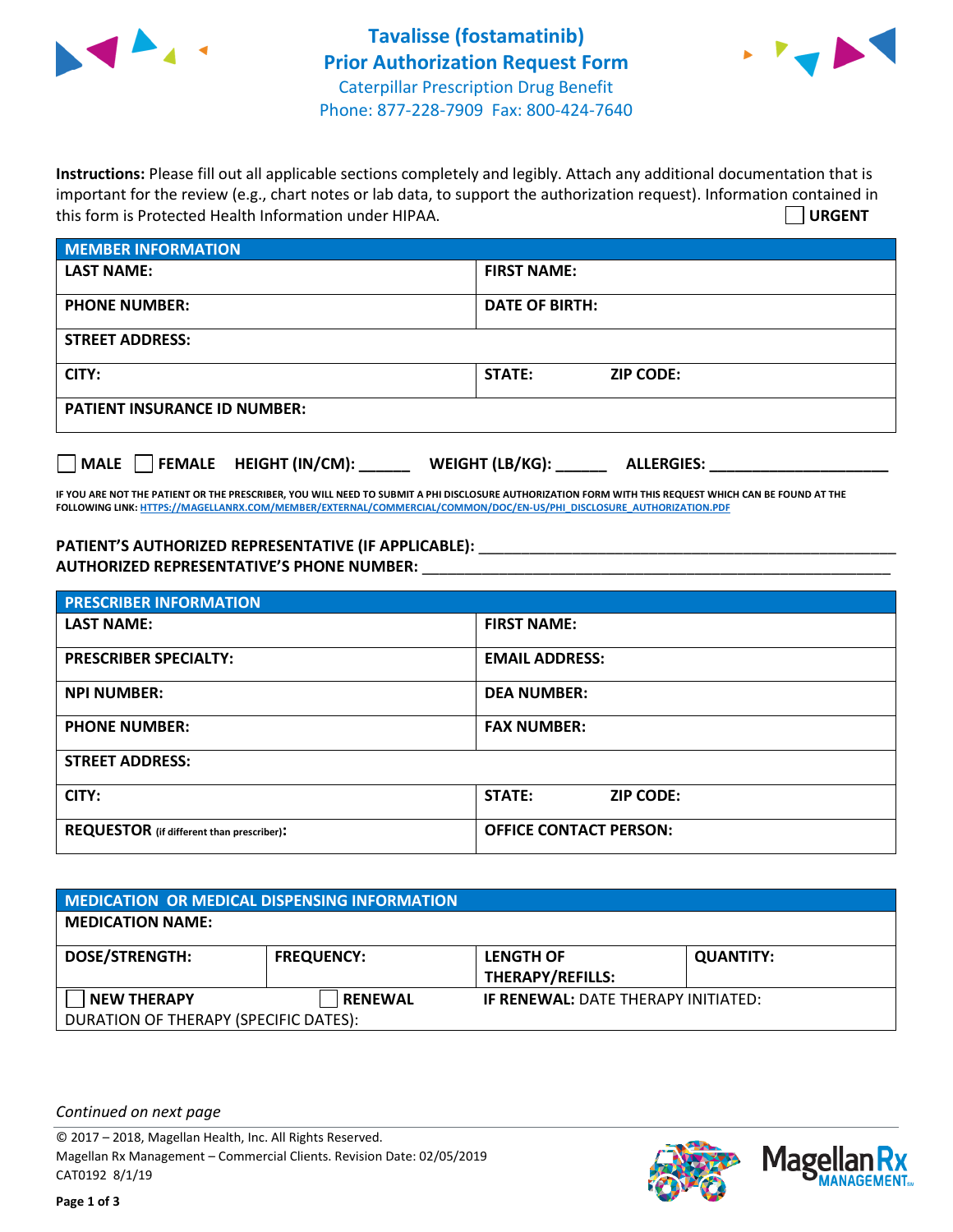



| MEMBER'S LAST NAME: _________________________________                                                                                                                                                        | <b>MEMBER'S FIRST NAME:</b> NAME:                                  |                                                       |  |  |
|--------------------------------------------------------------------------------------------------------------------------------------------------------------------------------------------------------------|--------------------------------------------------------------------|-------------------------------------------------------|--|--|
|                                                                                                                                                                                                              | 1. HAS THE PATIENT TRIED ANY OTHER MEDICATIONS FOR THIS CONDITION? | NO<br>YES (if yes, complete below)                    |  |  |
| <b>MEDICATION/THERAPY (SPECIFY</b><br>DRUG NAME AND DOSAGE):                                                                                                                                                 | <b>DURATION OF THERAPY (SPECIFY</b><br>DATES):                     | <b>RESPONSE/REASON FOR</b><br><b>FAILURE/ALLERGY:</b> |  |  |
| <b>2. LIST DIAGNOSES:</b>                                                                                                                                                                                    |                                                                    | <b>ICD-10:</b>                                        |  |  |
| □ Relapsed/Refractory Chronic Idiopathic Thrombocytopenia (ITP)<br>□ Other diagnosis: ________________________ICD-10 Code(s): ____________________                                                           |                                                                    |                                                       |  |  |
| 3. REQUIRED CLINICAL INFORMATION: PLEASE PROVIDE ALL RELEVANT CLINICAL INFORMATION TO SUPPORT A<br>PRIOR AUTHORIZATION.                                                                                      |                                                                    |                                                       |  |  |
| <b>Clinical Information:</b><br><b>Initial Request:</b><br>Has patient had ITP for 6 months or greater? $\Box$ Yes $\Box$ No Please submit chart documentation.                                              |                                                                    |                                                       |  |  |
| Is prescriber a hematologist/oncologist? □ Yes □ No                                                                                                                                                          |                                                                    |                                                       |  |  |
| Does patient have at least 3 platelet counts in the last 3 months that, averaged together, equal less than 30,000?<br>$\Box$ Yes $\Box$ No Please submit lab report(s).                                      |                                                                    |                                                       |  |  |
| If patient has had a platelet count of greater than 35,000 in the last 3 months, was it achieved as a result of rescue<br>therapy? $\Box$ Yes $\Box$ No Please submit lab report(s) and chart documentation. |                                                                    |                                                       |  |  |
| Has patient had an insufficient response to corticosteroids? $\Box$ Yes $\Box$ No Please submit chart documentation.                                                                                         |                                                                    |                                                       |  |  |
| Does patient have an absolute contraindication to corticosteroids? $\Box$ Yes $\Box$ No Please submit chart documentation.                                                                                   |                                                                    |                                                       |  |  |
| Has patient had an insufficient response to immunoglobulins(IVIG)? $\Box$ Yes $\Box$ No Please submit chart<br>documentation.                                                                                |                                                                    |                                                       |  |  |
| Does patient have an absolute contraindication to immunoglobulins(IVIG)? $\Box$ Yes $\Box$ No Please submit chart<br>documentation.                                                                          |                                                                    |                                                       |  |  |
| Has patient had an insufficient response to a splenectomy? $\Box$ Yes $\Box$ No Please submit chart documentation.                                                                                           |                                                                    |                                                       |  |  |
| Does patient have an absolute contraindication to a splenectomy? $\Box$ Yes $\Box$ No Please submit chart<br>documentation.                                                                                  |                                                                    |                                                       |  |  |
| <b>Renewal Request:</b>                                                                                                                                                                                      |                                                                    |                                                       |  |  |
|                                                                                                                                                                                                              |                                                                    |                                                       |  |  |
| Does patient have a stable platelet response (at least $50x10^9/L$ ) ? $\Box$ Yes $\Box$ No Please submit lab report(s).                                                                                     |                                                                    |                                                       |  |  |
|                                                                                                                                                                                                              |                                                                    |                                                       |  |  |

© 2017 – 2018, Magellan Health, Inc. All Rights Reserved. Magellan Rx Management – Commercial Clients. Revision Date: 02/05/2019 CAT0192 8/1/19



**Magellar** 

**Ilan Rx<br>ANAGEMENT**